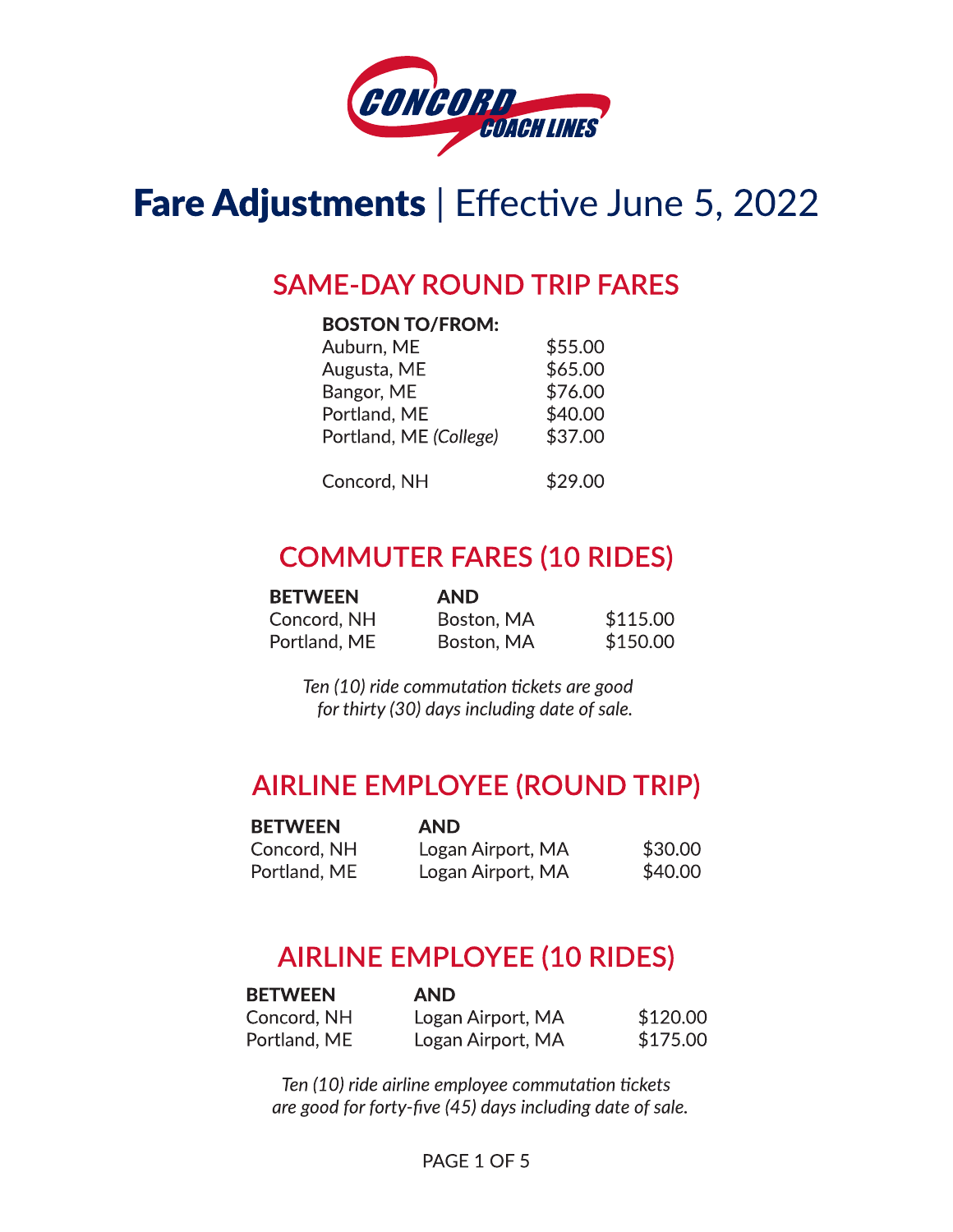

# **WEORD COACH LINES FARE ADJUSTMENTS** | Effective June 5, 2022

|                               |                              | Α<br>o<br>$\mathbf{r}$<br>g<br>p<br>$\circ$<br>a<br>n<br>$\mathbf t$ | B<br>o<br>S<br>t<br>$\circ$<br>n | P<br>$\circ$<br>r<br>t<br>a<br>n<br>d | B<br>B<br>r<br>$\mathcal{O}$<br>u<br>W<br>n<br>d<br>S<br>$\mathbf{o}$<br>W<br>n<br>C<br>k | B<br>a<br>t<br>h | W<br>S<br>$\mathsf{C}$<br>a<br>S<br>S<br>e<br>t | D<br>a<br>m<br>a<br>s<br>$\mathsf{C}$<br>o<br>t<br>t<br>a | W<br>a<br>d<br>$\circ$<br>b<br>$\circ$<br>r<br>$\Omega$ | R<br>$\Omega$<br>C<br>k<br>a<br>n<br>d | C<br>a<br>m<br>d<br>e<br>n | j.<br>n<br>$\mathsf{C}$<br>$\circ$<br>n<br>$\vee$<br>e | B<br>e<br>f<br>a<br>S<br>$\ddagger$ | S<br>e<br>a<br>r<br>s<br>p<br>o<br>r<br>$\mathbf{t}$ | B<br>O<br>a<br>n<br>o<br>g<br>n<br>O<br>$\mathcal{O}$<br>r |
|-------------------------------|------------------------------|----------------------------------------------------------------------|----------------------------------|---------------------------------------|-------------------------------------------------------------------------------------------|------------------|-------------------------------------------------|-----------------------------------------------------------|---------------------------------------------------------|----------------------------------------|----------------------------|--------------------------------------------------------|-------------------------------------|------------------------------------------------------|------------------------------------------------------------|
| Logan Airport                 | One Way<br><b>Round Trip</b> |                                                                      |                                  |                                       |                                                                                           |                  |                                                 |                                                           |                                                         |                                        |                            |                                                        |                                     |                                                      |                                                            |
| Boston, Ma                    | One Way<br><b>Round Trip</b> | 10.00<br>20.00                                                       |                                  |                                       |                                                                                           |                  |                                                 |                                                           |                                                         |                                        |                            |                                                        |                                     |                                                      |                                                            |
| Portland                      | One Way<br><b>Round Trip</b> | 32.00<br>55.00                                                       | 26.00<br>45.00                   |                                       |                                                                                           |                  |                                                 |                                                           |                                                         |                                        |                            |                                                        |                                     |                                                      |                                                            |
| <b>Brunswick</b><br>(Bowdoin) | One Way<br><b>Round Trip</b> | 36.00<br>63.00                                                       | 32.00<br>57.00                   | 16.00<br>26.00                        |                                                                                           |                  |                                                 |                                                           |                                                         |                                        |                            |                                                        |                                     |                                                      |                                                            |
| Bath                          | One Way<br><b>Round Trip</b> | 37.00<br>66.00                                                       | 34.00<br>61.00                   | 17.00<br>27.00                        | 11.00<br>18.00                                                                            |                  |                                                 |                                                           |                                                         |                                        |                            |                                                        |                                     |                                                      |                                                            |
| Wiscasset                     | One Way<br><b>Round Trip</b> | 38.00<br>67.00                                                       | 35.00<br>62.00                   | 18.00<br>29.00                        | 13.00<br>22.00                                                                            | 11.00<br>18.00   |                                                 |                                                           |                                                         |                                        |                            |                                                        |                                     |                                                      |                                                            |
| Damariscotta                  | One Way<br><b>Round Trip</b> | 39.00<br>69.00                                                       | 36.00<br>64.00                   | 20.00<br>34.00                        | 14.00<br>23.00                                                                            | 13.00<br>22.00   | 11.00<br>18.00                                  |                                                           |                                                         |                                        |                            |                                                        |                                     |                                                      |                                                            |
| Waldoboro                     | One Way<br><b>Round Trip</b> | 40.00<br>71.00                                                       | 37.00<br>66.00                   | 21.00<br>36.00                        | 16.00<br>26.00                                                                            | 15.00<br>25.00   | 13.00<br>22.00                                  | 11.00<br>18.00                                            |                                                         |                                        |                            |                                                        |                                     |                                                      |                                                            |
| Rockland                      | One Way<br><b>Round Trip</b> | 42.00<br>74.00                                                       | 38.00<br>69.00                   | 24.00<br>42.00                        | 18.00<br>31.00                                                                            | 17.00<br>29.00   | 15.00<br>25.00                                  | 13.00<br>22.00                                            | 11.00<br>18.00                                          |                                        |                            |                                                        |                                     |                                                      |                                                            |
| Camden                        | One Way<br><b>Round Trip</b> | 43.00<br>75.00                                                       | 39.00<br>70.00                   | 26.00<br>45.00                        | 20.00<br>34.00                                                                            | 19.00<br>33.00   | 16.00<br>27.00                                  | 15.00<br>25.00                                            | 13.00<br>22.00                                          | 11.00<br>18.00                         |                            |                                                        |                                     |                                                      |                                                            |
| Lincolnville                  | One Way<br><b>Round Trip</b> | 44.00<br>76.00                                                       | 40.00<br>71.00                   | 27.00<br>46.00                        | 22.00<br>38.00                                                                            | 21.00<br>36.00   | 18.00<br>31.00                                  | 17.00<br>29.00                                            | 16.00<br>27.00                                          | 12.00<br>20.00                         | 11.00<br>18.00             |                                                        |                                     |                                                      |                                                            |
| <b>Belfast</b>                | One Way<br><b>Round Trip</b> | 45.00<br>78.00                                                       | 41.00<br>72.00                   | 28.00<br>47.00                        | 23.00<br>39.00                                                                            | 22.00<br>38.00   | 19.00<br>34.00                                  | 18.00<br>31.00                                            | 17.00<br>29.00                                          | 14.00<br>23.00                         | 13.00<br>22.00             | 11.00<br>17.00                                         |                                     |                                                      |                                                            |
| Searsport                     | One Way<br><b>Round Trip</b> | 46.00<br>79.00                                                       | 42.00<br>74.00                   | 28.00<br>48.00                        | 24.00<br>41.00                                                                            | 23.00<br>40.00   | 21.00<br>36.00                                  | 20.00<br>34.00                                            | 18.00<br>31.00                                          | 15.00<br>25.00                         | 14.00<br>23.00             | 12.00<br>20.00                                         | 11.00<br>18.00                      |                                                      |                                                            |
| Bangor<br>(Orono)             | One Way<br><b>Round Trip</b> | 50.00<br>87.00                                                       | 47.00<br>81.00                   | 30.00<br>52.00                        | 27.00<br>47.00                                                                            | 27.00<br>47.00   | 26.00<br>45.00                                  | 26.00<br>45.00                                            | 25.00<br>43.00                                          | 22.00<br>38.00                         | 20.00<br>35.00             | 18.00<br>30.00                                         | 17.00<br>28.00                      | 16.00<br>27.00                                       |                                                            |

NO COLLEGE STUDENT DISCOUNT ON COASTAL ROUND TRIP FARES BETWEEN BANGOR AND PORTLAND.

STUDENTS MUST PRESENT VALID COLLEGE ID.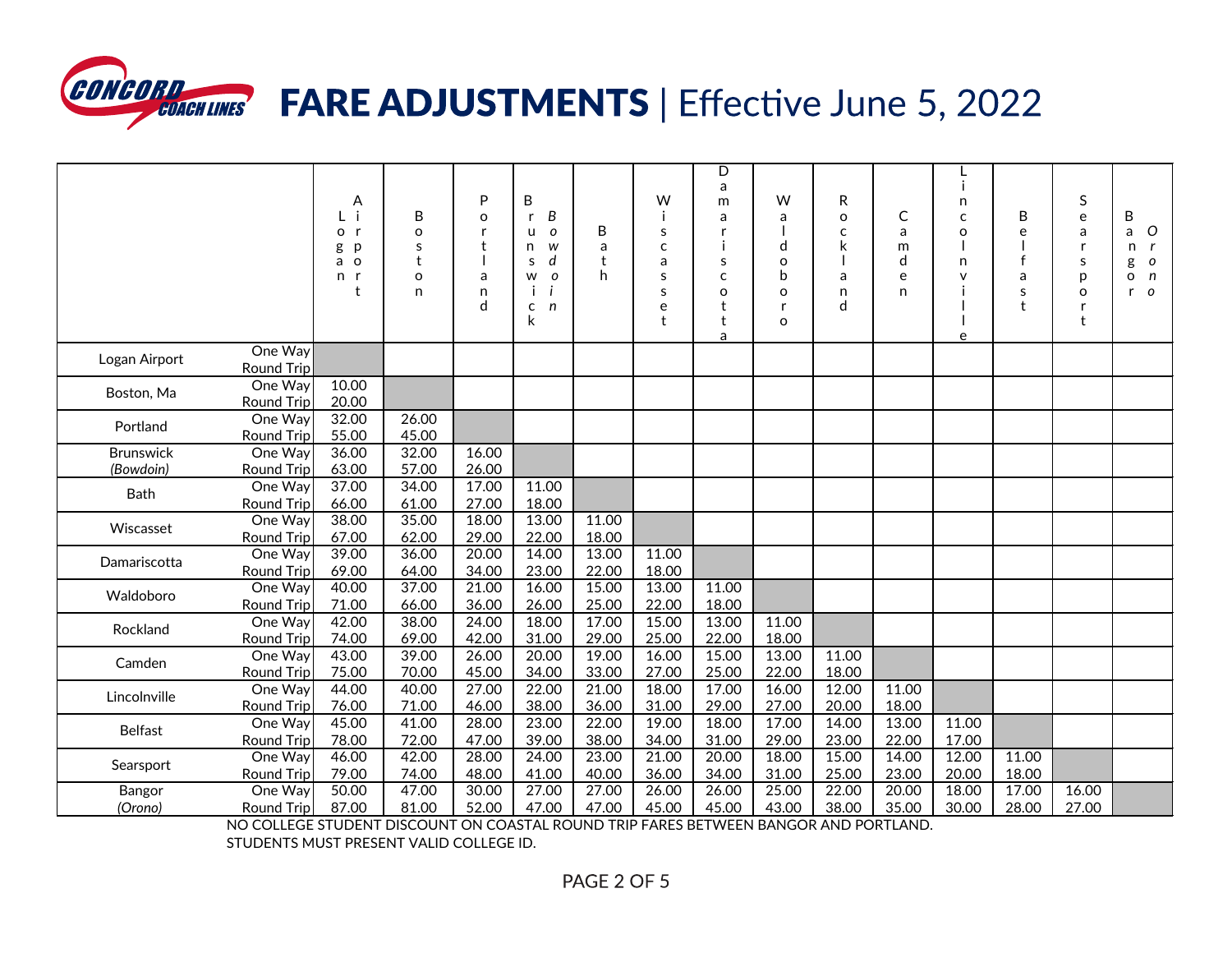

|               |                              | A<br>O<br>p<br>g<br>o<br>a<br>n | B<br>o<br>s<br>o<br>n | M<br>a<br>n<br>c<br>h<br>e<br>S<br>t<br>e | C<br>o<br>n<br>c<br>o<br>d | Т<br>t<br>$\circ$<br>n | P<br>v<br>m<br>o<br>u<br>h. | n<br>c<br>o<br>n | F<br>r<br>a<br>n<br>c<br>o<br>n<br>a |                                   |
|---------------|------------------------------|---------------------------------|-----------------------|-------------------------------------------|----------------------------|------------------------|-----------------------------|------------------|--------------------------------------|-----------------------------------|
| Logan Airport | One Way<br>Round Trip        |                                 |                       |                                           |                            |                        |                             |                  |                                      | <b>Boston Ma</b><br>Logan Airport |
| Boston, Ma    | One Way<br><b>Round Trip</b> | 10.00<br>20.00                  |                       |                                           |                            |                        |                             |                  |                                      |                                   |
| Plymouth      | One Way<br>Round Trip        | 34.00<br>62.00                  | 27.00<br>51.00        | 16.50<br>31.00                            | 14.50<br>27.50             | 11.00<br>21.00         |                             |                  |                                      |                                   |
| Lincoln       | One Way<br>Round Trip        | 37.00<br>68.00                  | 33.00<br>61.00        | 20.00<br>38.00                            | 18.50<br>34.50             | 15.00<br>28.00         | 11.00<br>20.00              |                  |                                      |                                   |
| Franconia     | One Way<br>Round Trip        | 40.00<br>73.00                  | 35.00<br>65.00        | 23.00<br>43.50                            | 21.00<br>40.00             | 18.00<br>33.50         | 13.50<br>25.50              | 9.00<br>17.00    |                                      |                                   |
| Littleton     | One Way<br>Round Trip        | 42.00<br>77.00                  | 36.00<br>67.00        | 24.50<br>46.00                            | 22.50<br>42.50             | 19.00<br>36.00         | 15.00<br>28.00              | 11.00<br>21.00   | 9.00<br>16.00                        |                                   |

Special Fares College Student round trip

|                  | PI YMOUTH NH TO: |
|------------------|------------------|
| <b>Boston Ma</b> | \$44.00          |
| Logan Airport    | \$53.00          |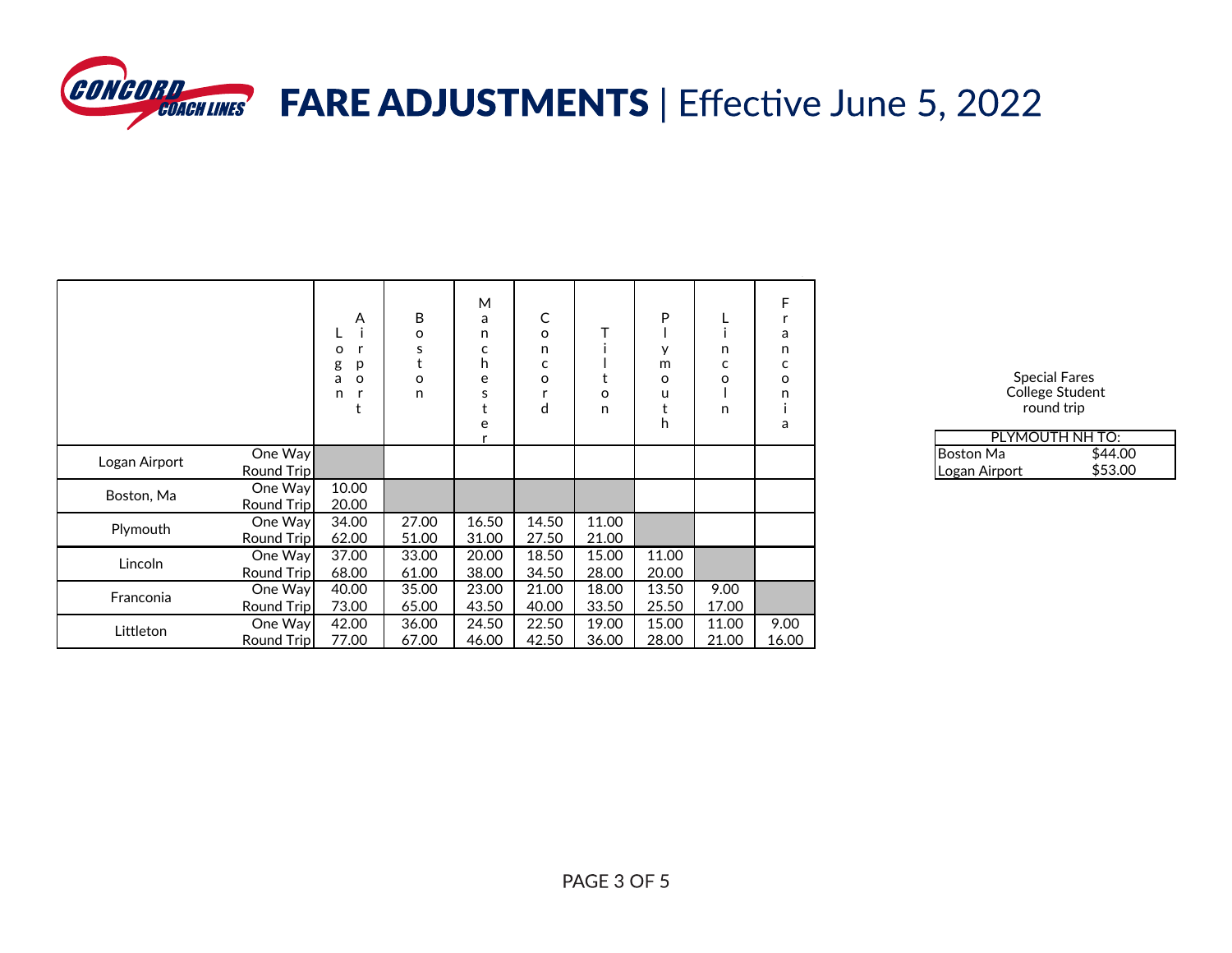

## **CONCORD COACH LINES FARE ADJUSTMENTS** | Effective June 5, 2022

|                  |                              | A<br>$\mathsf{r}$<br>$\circ$<br>D<br>g<br>$\circ$<br>a<br>n.<br>-r<br>t | B<br>$\Omega$<br>S<br>t<br>O<br>n | L<br>$\circ$<br>n<br>d<br>$\circ$<br>n<br>d<br>e<br>r<br>r<br>$\checkmark$ | M<br>a<br>n<br>C<br>h<br>e<br>S<br>$\ddagger$<br>e<br>r | С<br>$\Omega$<br>n<br>C<br>$\Omega$<br>r<br>d | т<br>$\mathbf t$<br>$\Omega$<br>n | M<br>e<br>r<br>e<br>d<br>h | С<br>t<br>Н<br>a<br>b<br>$\circ$ | W<br>O<br>s<br>S<br>p<br>e<br>e | C<br>$\Omega$<br>n<br>W<br>a<br>$\mathsf{v}$ | N<br>C<br>$\circ$<br>n<br>w<br>a<br>y | a<br>$\mathsf{C}$<br>k<br>s<br>$\Omega$<br>n | P<br>N<br>n<br>o<br>k<br>t<br>h<br>$\mathsf{C}$<br>h<br>a<br>m | G<br>$\circ$<br>$\mathsf{r}$<br>h<br>a<br>m |
|------------------|------------------------------|-------------------------------------------------------------------------|-----------------------------------|----------------------------------------------------------------------------|---------------------------------------------------------|-----------------------------------------------|-----------------------------------|----------------------------|----------------------------------|---------------------------------|----------------------------------------------|---------------------------------------|----------------------------------------------|----------------------------------------------------------------|---------------------------------------------|
| Logan Airport    | One Way<br><b>Round Trip</b> |                                                                         |                                   |                                                                            |                                                         |                                               |                                   |                            |                                  |                                 |                                              |                                       |                                              |                                                                |                                             |
| Boston, Ma       | One Way<br><b>Round Trip</b> | 10.00<br>20.00                                                          |                                   |                                                                            |                                                         |                                               |                                   |                            |                                  |                                 |                                              |                                       |                                              |                                                                |                                             |
| Londonderry      | One Way<br><b>Round Trip</b> | 19.00<br>35.00                                                          | 15.00<br>27.00                    |                                                                            |                                                         |                                               |                                   |                            |                                  |                                 |                                              |                                       |                                              |                                                                |                                             |
| Manchester       | One Way<br><b>Round Trip</b> | 19.00<br>35.00                                                          | 15.00<br>27.00                    | 5.00<br>8.50                                                               |                                                         |                                               |                                   |                            |                                  |                                 |                                              |                                       |                                              |                                                                |                                             |
| Concord          | One Way<br><b>Round Trip</b> | 24.00<br>42.00                                                          | 19.00<br>34.00                    | 8.00<br>15.00                                                              | 7.00<br>12.00                                           |                                               |                                   |                            |                                  |                                 |                                              |                                       |                                              |                                                                |                                             |
| Tilton           | One Way<br><b>Round Trip</b> | 28.00<br>51.00                                                          | 23.00<br>42.00                    | 13.00<br>24.50                                                             | 12.50<br>23.00                                          | 10.50<br>19.50                                |                                   |                            |                                  |                                 |                                              |                                       |                                              |                                                                |                                             |
| Meredith         | One Way<br><b>Round Trip</b> | 32.00<br>59.00                                                          | 27.00<br>50.00                    | 16.50<br>31.00                                                             | 16.00<br>29.50                                          | 14.00<br>26.00                                | 10.50<br>19.50                    |                            |                                  |                                 |                                              |                                       |                                              |                                                                |                                             |
| Ctr Harbor       | One Way<br><b>Round Trip</b> | 33.00<br>60.00                                                          | 28.00<br>51.00                    | 17.50<br>32.50                                                             | 16.50<br>31.00                                          | 15.00<br>27.50                                | 11.50<br>21.50                    | 9.00<br>17.00              |                                  |                                 |                                              |                                       |                                              |                                                                |                                             |
| W Ossipee        | One Way<br><b>Round Trip</b> | 36.00<br>68.00                                                          | 32.00<br>59.00                    | 20.50<br>38.50                                                             | 20.00<br>37.00                                          | 18.00<br>33.50                                | 14.50<br>27.00                    | 11.00<br>20.50             | 10.00<br>19.00                   |                                 |                                              |                                       |                                              |                                                                |                                             |
| Conway           | One Way<br><b>Round Trip</b> | 39.00<br>72.00                                                          | 35.00<br>65.00                    | 23.50<br>43.50                                                             | 22.50<br>42.50                                          | 20.50<br>39.00                                | 17.00<br>32.00                    | 13.50<br>25.50             | 13.00<br>24.00                   | 10.00<br>17.50                  |                                              |                                       |                                              |                                                                |                                             |
| North Conway     | One Way<br><b>Round Trip</b> | 39.00<br>72.00                                                          | 35.00<br>65.00                    | 24.50<br>44.50                                                             | 23.50<br>43.50                                          | 21.50<br>40.00                                | 18.00<br>33.00                    | 14.50<br>26.50             | 14.00<br>25.00                   | 11.00<br>19.50                  | 9.00<br>17.00                                |                                       |                                              |                                                                |                                             |
| Jackson          | One Way<br><b>Round Trip</b> | 41.00<br>74.00                                                          | 36.00<br>67.00                    | 25.00<br>47.00                                                             | 24.50<br>46.00                                          | 22.50<br>42.00                                | 19.00<br>36.00                    | 15.50<br>29.00             | 15.00<br>27.50                   | 12.00<br>22.00                  | 10.00<br>19.00                               | 9.00<br>17.00                         |                                              |                                                                |                                             |
| Pinkham<br>Notch | One Way<br><b>Round Trip</b> | 43.00<br>79.00                                                          | 38.00<br>71.00                    | 27.00<br>51.00                                                             | 26.50<br>49.50                                          | 24.50<br>46.00                                | 21.00<br>39.50                    | 17.50<br>33.00             | 17.00<br>31.50                   | 14.00<br>26.00                  | 11.00<br>20.50                               | 10.00<br>19.00                        | 9.00<br>17.00                                |                                                                |                                             |
| Gorham           | One Way<br>Round Trip        | 45.00<br>83.00                                                          | 40.00<br>74.00                    | 29.00<br>55.00                                                             | 28.50<br>53.50                                          | 26.50<br>50.00                                | 23.00<br>43.50                    | 19.50<br>36.50             | 19.00<br>35.00                   | 15.50<br>29.50                  | 13.00<br>24.50                               | 13.00<br>22.50                        | 11.00<br>20.50                               | 9.00<br>17.00                                                  |                                             |
| <b>Berlin</b>    | One Way<br><b>Round Trip</b> | 46.00<br>85.00                                                          | 41.00<br>76.00                    | 30.00<br>56.50                                                             | 29.50<br>55.50                                          | 27.50<br>52.00                                | 24.00<br>45.50                    | 20.50<br>39.00             | 20.00<br>37.00                   | 16.50<br>31.50                  | 14.00<br>26.00                               | 13.00<br>24.50                        | 12.00<br>22.50                               | 10.00<br>19.00                                                 | 9.00<br>17.00                               |